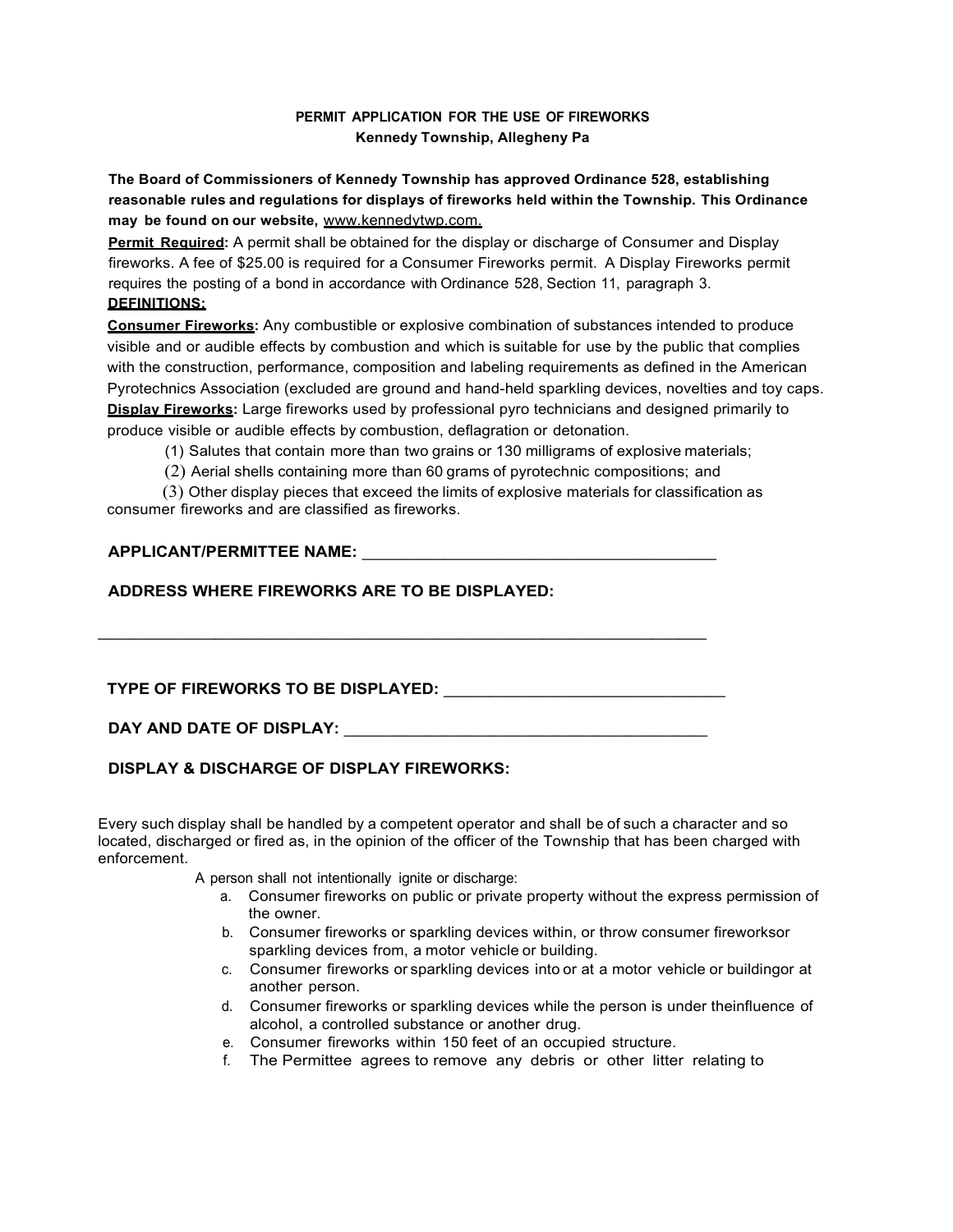the display from public spaces, streets and ways within 24 hours of the display.

- g. No fireworks display may occur after 11:00 PM.
- h. By applying for and receiving a permit, Permittee agrees to indemnify the Township from any and all claims, lawsuits or other legal challenges arising from Permittee's display, and shall fully indemnify and hold harmless the Township from any and all claims that may, in any manner, arise from such display. The attached Hold Harmless agreement shall be signed and submitted with this application.

Should it be determined, either by the Kennedy Township Police, an Officer of the Kennedy Fire Department, or other designated Township Official that continuation of the fireworks display is a danger to persons or prope1iy; they may immediately revoke the permit and tem1inate the display. Any police officer serving the Township shall take, remove or cause to be removed, at theexpense of the owner, all stocks of display fireworks or combustibles offered or exposed for sale,stored, or held in violation of Ordinance No. 528. The owner shall also be responsible for thestorage and, if deemed necessary, the destruction of these fireworks.

| Applicant/Permittee Signature: | Date: |
|--------------------------------|-------|
|                                |       |
| Approved by Township Official: | Date: |

**Upon completion and approval by the Township, this Application shall serve as Permit Number**

**Attached Signed Waiver of Liability must accompany this Application.**